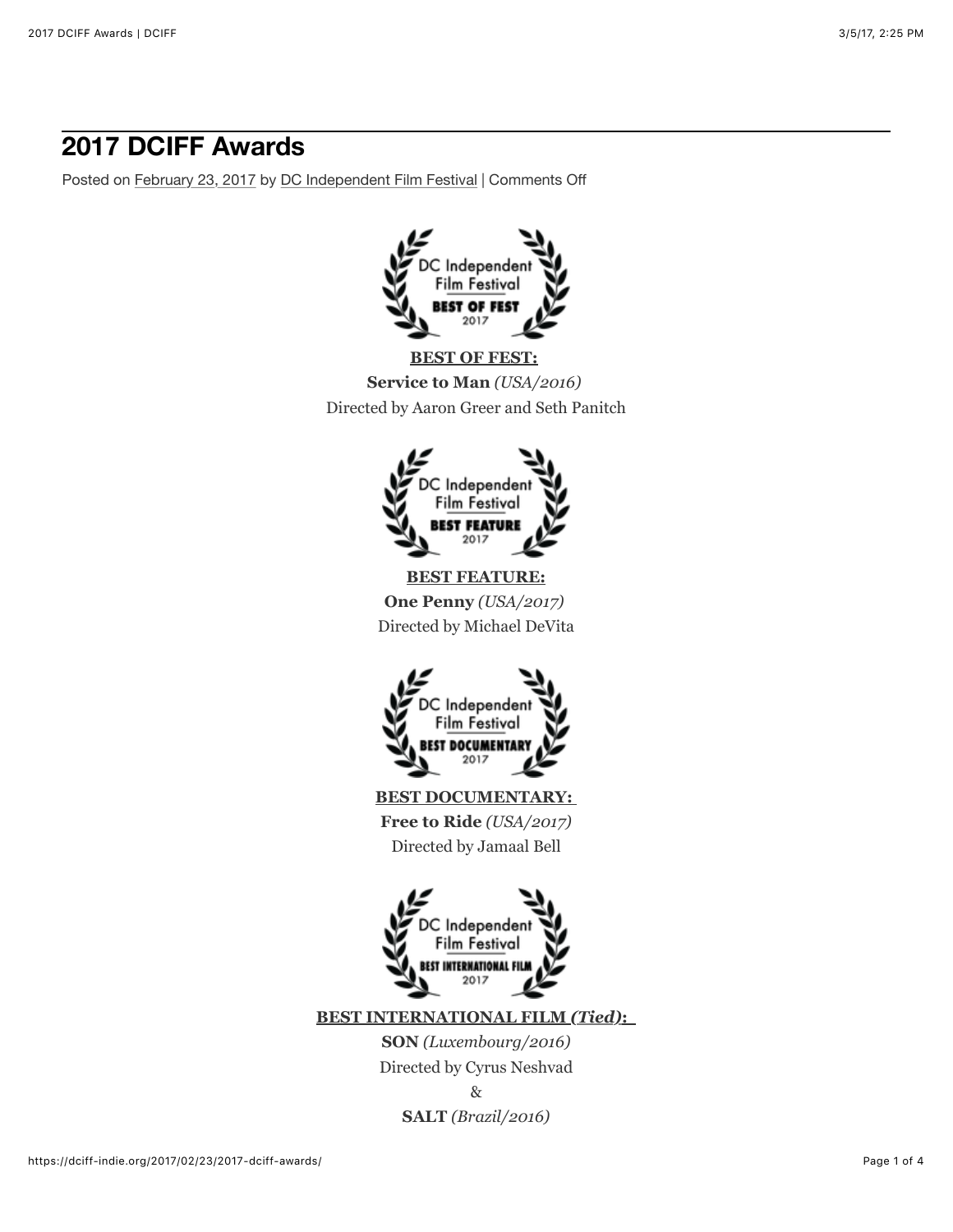# Directed by Diego Frietas



**BEST METRO DC: The Night Watchmen** *(USA/2017)* Directed by Mitchell Altieri



**BEST NARRATIVE SHORT: Killing the Fiddler** *(USA/2016)* Directed by Barak Barkan



**BEST DOCUMENTARY SHORT:**

**Painted City** *(USA/2017)* Directed by Caitlin Carroll



**BEST ANIMATION: New York City Sketchbook** *(USA/2016)* Directed by Willy Hartland

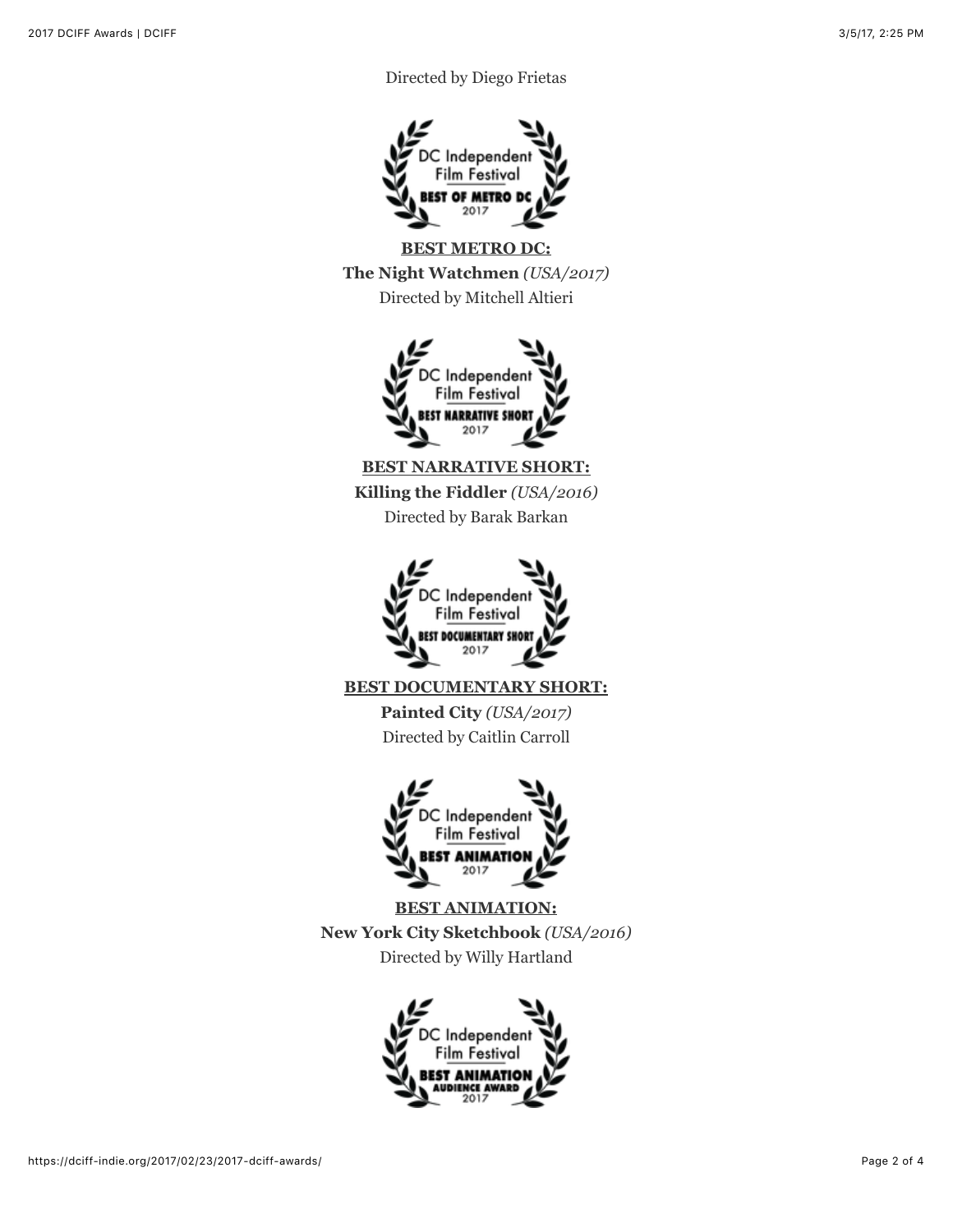### **BEST ANIMATION – AUDIENCE AWARD:**

**Fishwitch** *(UK/2016)* Directed by Adrienne Dowling



## **High School Film Competition**

## **1st- CREATIVE VISION AWARD**

**Makoda** *(Canada/2016)* Directed by Callahan Bracken

#### **2nd – GET OFF YOUR BUTT AWARD**

**To Serve and Protect?** *(USA/2016)*

Directed by Alula Abraham, Zenab Abubakari, Alyssa Berrios, Rediet Betru, Kaleb Dagne, Abel Demiss, Oliver Hulser-Morris, Angelica Moreno, Alix Swann

#### **3rd – POETIC USE OF NARRATION AWARD:**

**Reflections** (USA/2016) Directed by Kevin Gordon

Advertisements

**SHARE THIS:**